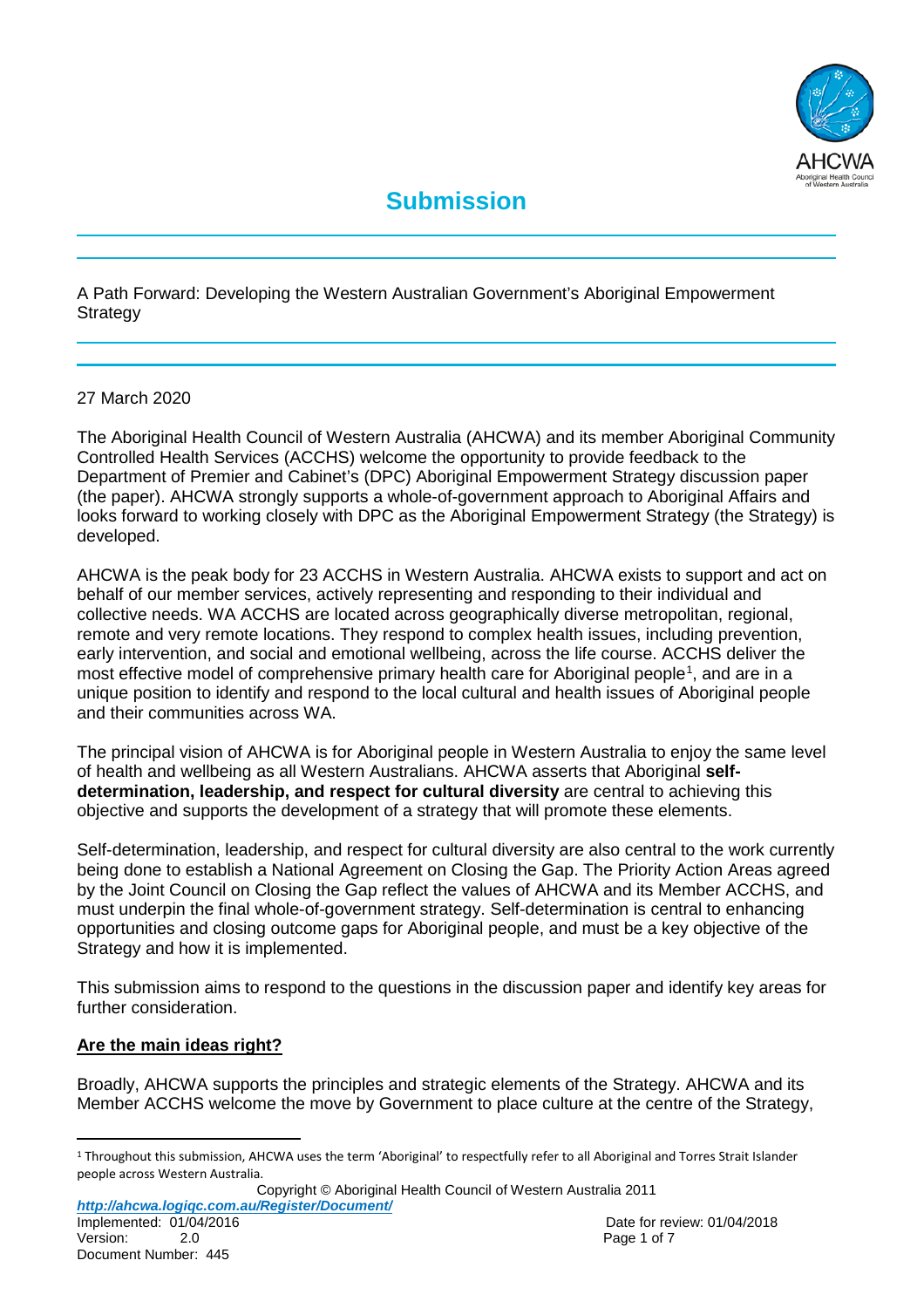

and its commitment to supporting Aboriginal people to define, in their own terms, what constitutes a good and successful life.

## **The Principles**

#### • **Empowerment and Self-determination**

AHCWA believes that full self-determination of Aboriginal affairs by Aboriginal people must underpin the Strategy and any resulting policies or plans. Aboriginal people and their communities must have access to the levers that allow them to be self-determining. The paper states that 'Government systems, structures, policies and programs should *contribute to* Aboriginal people's empowerment and self-determination'. AHCWA supports the Government's position, however, is concerned that the principle stops short of promoting and supporting full self-determination.

## • **Culture and Country**

AHCWA strongly supports Culture and Country as key principles underpinning the Strategy. As detailed in the paper, Culture and Country are central to the lives and identities of Aboriginal people and their communities, and the same elements are also integral to the Model of Care used by ACCHS to deliver comprehensive primary health care services. The Model of Care necessarily locates Aboriginal people within the context of eight essential determinants of health; family, community, culture, language, country, physical wellbeing, spiritual wellbeing, and emotional wellbeing.

## • **Diversity of People and Places**

AHCWA supports this principle as a genuine understanding of the diversity of Aboriginal people and cultures will be foundational to enabling place-based, local action under the Strategy. This recognition of diversity also assists in curtailing the assumption that all Aboriginal communities face the same issues and challenges, or have the same strengths and opportunities.

## • **Services**

While the paper states that 'Aboriginal people *must be involved in* designing and improving systems and initiatives that primarily, or especially, affect Aboriginal people', AHCWA asserts that Aboriginal people *must lead* those systems and initiatives; involvement alone is inadequate.

#### • **Evidence**

AHCWA supports that evidence must underpin the Strategy to ensure that activities and programs with impacts for Aboriginal people are evidence-informed, but also to ensure that agencies and services are accountable for delivering outcomes they are contracted and funded to deliver. Further, data used to inform or evaluate the Strategy must be meaningful to and approved by Aboriginal people and their communities.

AHCWA also welcomes the paper's position that innovation and flexibility in developing solutions is integral to success. Aboriginal people, their communities and ACCOs consistently deliver innovative, culturally secure, evidence-informed practices with good outcomes. While methods for the way ACCHS work with Aboriginal people may be different to mainstream services, it doesn't mean these methods are any less legitimate or reliable. AHCWA's Member Services have used the phrase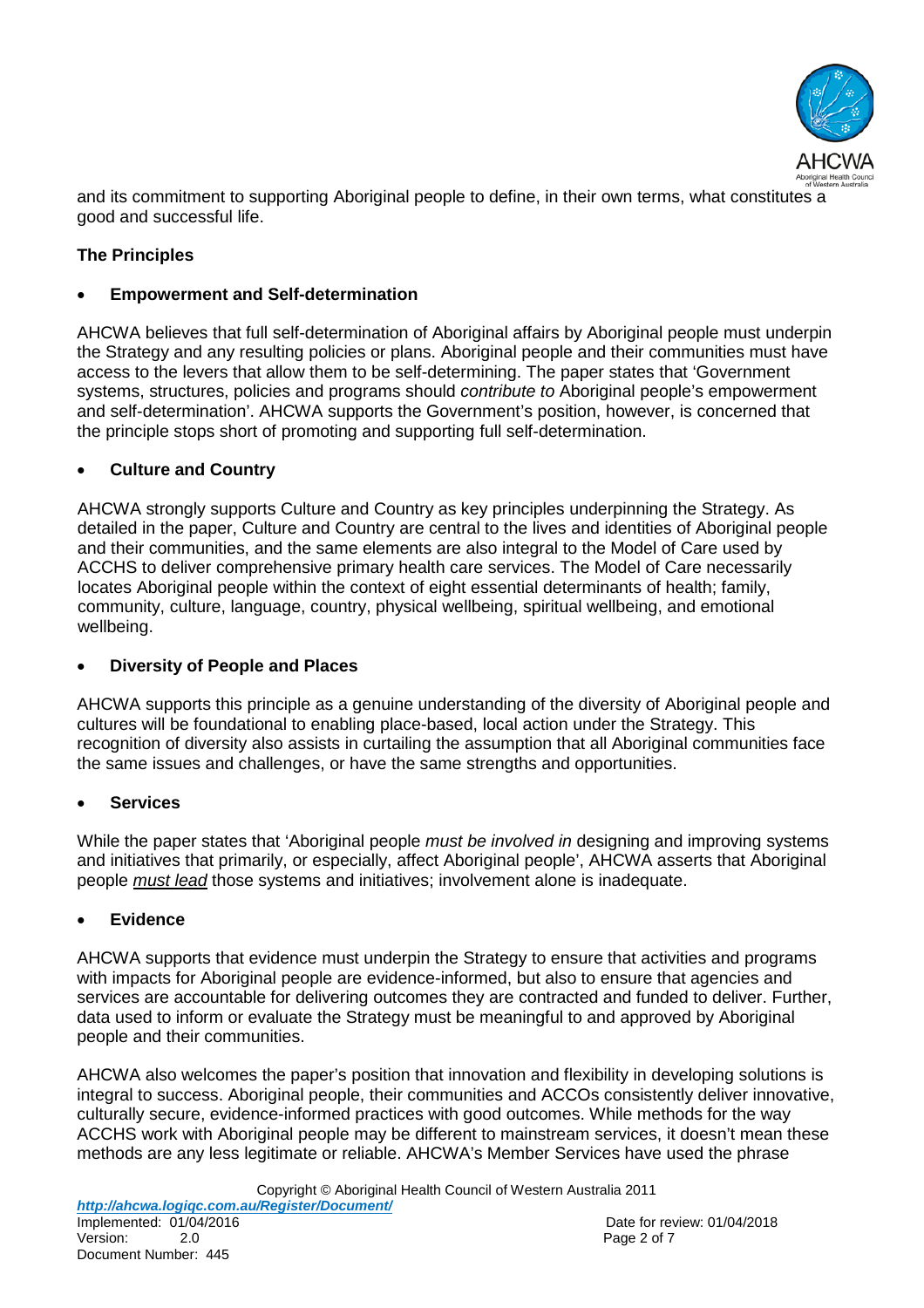

"analysis paralysis" to describe the arduous standard of evidence required of ACCHS to gain funding or resources for Aboriginal-led initiatives. The Government's over-reliance on data and evidence leads to stagnation in innovative service delivery, and perpetuates the ownership and control of Aboriginal affairs by Government.

## **Strategic Elements**

While further work is required to refine the Strategy and develop its implementation plan, AHCWA understands that to adhere to their responsibilities under the Strategy, WA Government agencies will be responsible for aligning with the six strategic elements outlined in the paper. AHCWA supports the strategic elements noting the following comments.

#### • **Putting culture at the centre**

Given the critical importance of culture for the health and wellbeing of Aboriginal people and their communities, AHCWA strongly supports 'Putting Culture at the Centre' of the Strategy.

AHCWA understands that DPC has received feedback on the important role of truth-telling and healing in underpinning the Strategy. To support cultural identity, continuity and authority, AHCWA agrees that the Strategy must strongly acknowledge the true experience of Aboriginal people and their communities who have been dispossessed of culture and country by Governments and Australian society over time.

Through truth-telling, Aboriginal people can choose to share culture, language and knowledge which, in turn can enhance healing and unity with the broader Australian community<sup>2</sup>. As the success of the WA Government's Aboriginal Empowerment Strategy will rely on collaboration and support from across government and non-government sectors, the promotion and acceptance of truth-telling and healing will be fundamental.

#### • **Bringing decisions closer to communities through empowered engagement and agreement- making**

AHCWA recommends that the wording of this strategic element be amended to strengthen the Government's commitment to genuinely working with Aboriginal people and their communities, and to better align with the Priority Reforms currently being negotiated in the National Agreement on Closing the Gap.

In particular, Priority Reform One calls for Governments to 'develop and strengthen structures to ensure the full involvement of Aboriginal and Torres Strait Islander peoples in *shared decision making* at the national, state and local or regional level and embedding their ownership, responsibility and expertise to close the gap'. As currently worded, this strategic element refers to 'agreement-making' between Aboriginal people and Government partners while the broader policy landscape is moving towards greater power for Aboriginal people through 'shared decision making'.

AHCWA supports the local and regional approach proposed in the paper and for the Strategy to be implemented via place-based action plans. To achieve this, Government agencies must genuinely

<span id="page-2-0"></span><sup>&</sup>lt;sup>2</sup> Commonwealth of Australia, 2018, Joint Select Committee on Constitutional Recognition relating to Aboriginal and Torres Strait Islander Peoples: Final Report,

Copyright © Aboriginal Health Council of Western Australia 2011 [https://www.aph.gov.au/Parliamentary\\_Business/Committees/Joint/Former\\_Committees/Constitutional\\_Recognition\\_2018/ConstRe](https://www.aph.gov.au/Parliamentary_Business/Committees/Joint/Former_Committees/Constitutional_Recognition_2018/ConstRecognition/Final_Report/section?id=committees%2freportjnt%2f024213%2f26675) [cognition/Final\\_Report/section?id=committees%2freportjnt%2f024213%2f26675,](https://www.aph.gov.au/Parliamentary_Business/Committees/Joint/Former_Committees/Constitutional_Recognition_2018/ConstRecognition/Final_Report/section?id=committees%2freportjnt%2f024213%2f26675) accessed 14 February 2020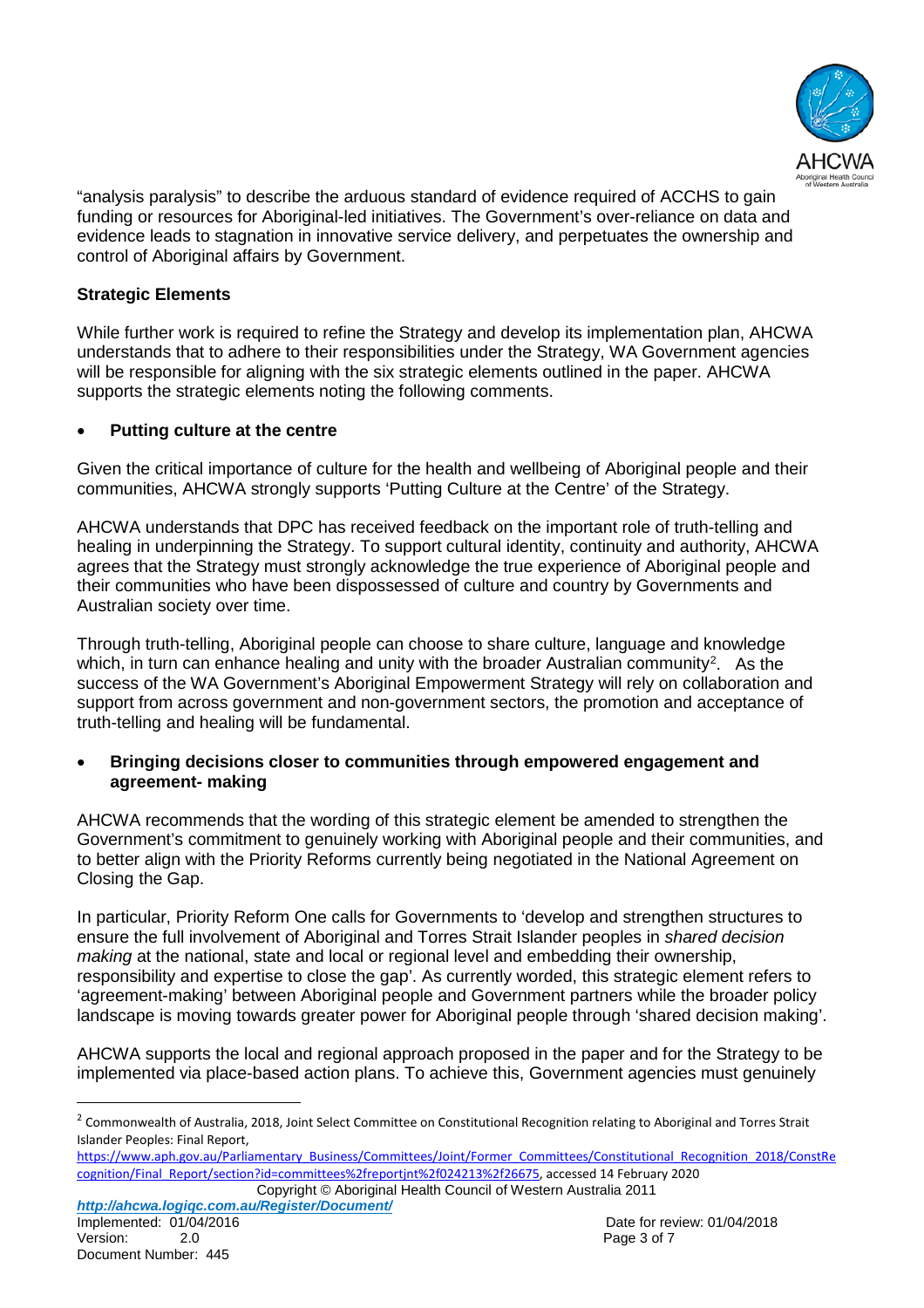

engage with Aboriginal people at community, local or regional levels, to determine what types of services and programs should be developed and delivered, and how and where the funding for such action plans should be directed.

The current experience of ACCHS is that they often hear how Governments want to work with them at the local level, and that they are keen to explore community initiatives. However, despite demonstrating to Governments that particular Aboriginal Community Controlled initiatives deliver results, ACCHS are often frustrated by the Government's reluctance to commit adequate and secure funding for these programs. In their feedback to this discussion paper, WA ACCHS want to know how this strategy will spur the Government to "take its blinkers off", and commit to supporting local solutions that work.

#### • **Enabling Aboriginal-led solutions through improved service commissioning and grant making**

AHCWA strongly supports the focus of the Strategy on the delivery of services by Aboriginal Community-Controlled Organisations (ACCOs). Evidence shows that ACCOs deliver high quality, flexible, culturally secure services to Aboriginal people, especially preventative and earlyintervention services and programs which the Strategy identifies as a key focus. This strategic element also aligns with the second Priority Reform of the National Agreement on Closing the Gap which calls for the development of formal ACCO sectors as a high priority. It also reflects Recommendation 3 in WA Health's Sustainable Health Review which prioritises the recognition and strengthening of ACCHS as leaders in the delivery of primary health care for Aboriginal people.

AHCWA recommends that ACCHS should be the primary providers of any health and wellbeing services delivered under the Strategy. They are embedded in and trusted by Aboriginal communities and are best-placed to facilitate the social, health, economic and cultural empowerment the Strategy is striving to achieve. The WA ACCHS sector is strong and intends to work in unity to apply pressure to Commonwealth and State Government agencies to support optimal health and wellbeing outcomes for Aboriginal people and their communities.

## • **Boosting economic opportunities across all areas of Government activity**

AHCWA and its Member Services support a whole-of-government commitment to establishing programs that drive opportunity, innovation and economic development in Aboriginal communities. Previous cuts to important Government initiatives, including Community Development Employment Projects (CDEP), have simultaneously eroded self-determination in Aboriginal communities and resulted in poorer health, wellbeing and social outcomes for Aboriginal people.

AHCWA supports the ideas in the paper which propose improving service-commissioning and grantmaking processes to better enable ACCOs to engage in the commissioning process. The ACCHS sector calls on the Government to activate opportunities for capacity building in Aboriginal communities, prioritise community and workforce development, and preference Aboriginal businesses in the tender process for WA Government contracts (for example, for maintenance projects on Aboriginal social housing).

## • **Building cultural understanding and respect**

Further to the preceding comments on truth-telling and healing under the principle of 'Culture and Country', 'building cultural understanding and respect' necessarily requires that institutional racism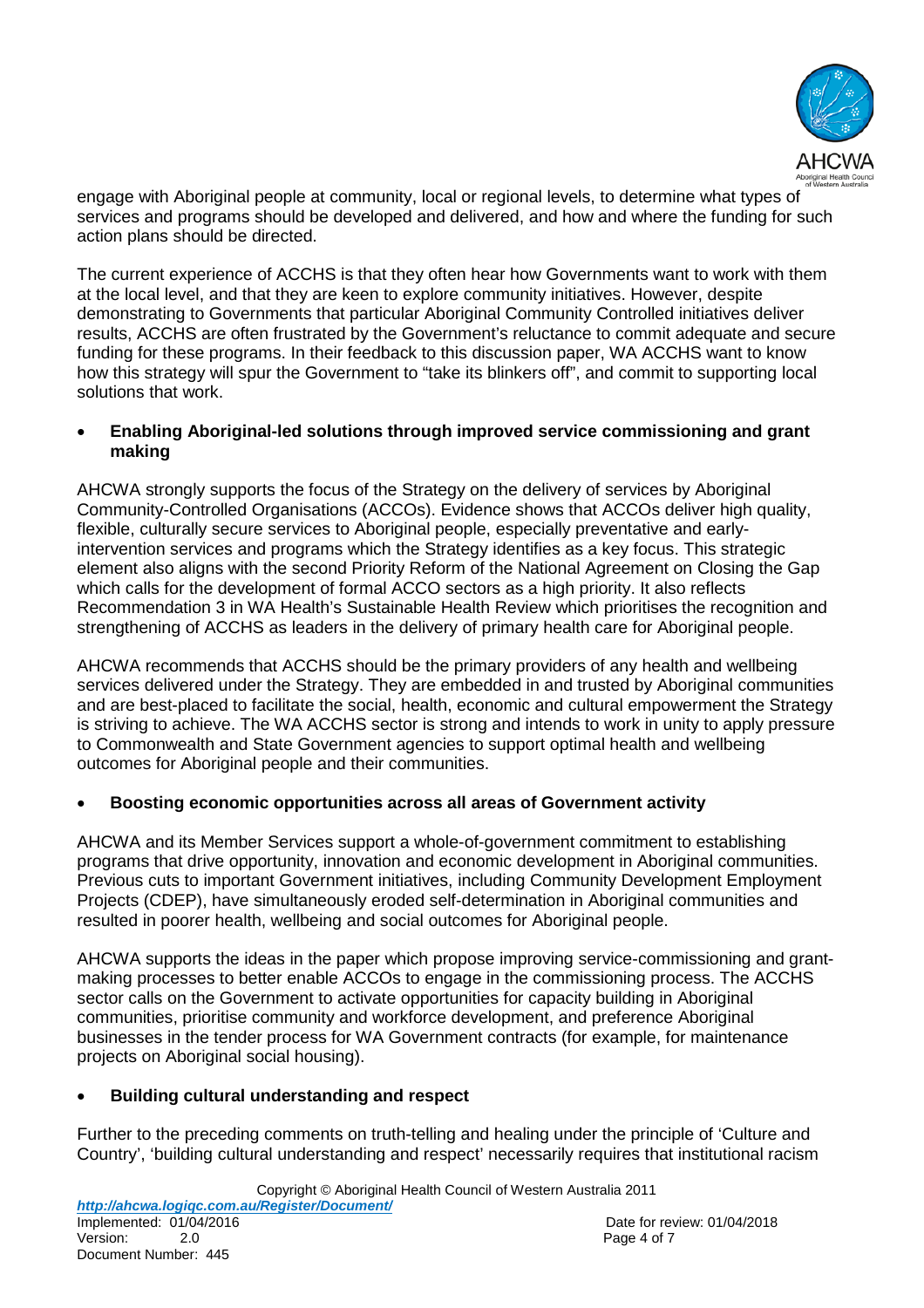

across the service system be acknowledged, confronted and acted upon. This is fundamental to truth-telling and healing and, while racism is mentioned in the paper, the pervasive and detrimental impacts of institutional racism on the life outcomes of Aboriginal people and their communities must be a key focus of action for the Strategy.

Cultural change is required within all parts of the Government; in agencies, systems, leadership and staff. Tokenistic acknowledgement of institutional racism and superficial commitments to cultural competence is insufficient; government agencies must commit to and be accountable to Priority Reform Three under Closing the Gap which requires them to undertake systemic and structural transformation in the way they work with Aboriginal people and their communities. The ACCHS sector reports that systemic and structural reform is particularly necessary at the Local Government level, and AHCWA supports strong ongoing advocacy and negotiation by DPC with local governments across the State on this matter.

#### • **Investing more in preventative initiatives**

AHCWA and its Member ACCHS strongly support the paper's prioritisation of prevention and early intervention as key strategic elements under the strategy. Prevention underpins the philosophy of comprehensive primary health care delivered by ACCHS.

AHCWA and its national affiliate, the National Aboriginal Community Controlled Health Organisation (NACCHO), consistently advocate for State and Commonwealth Governments to direct funding into 'upstream' ACCHS preventative health initiatives to improve health and wellbeing outcomes for Aboriginal people and their communities. Prevention activities require a long-term perspective; quick wins will not solve the issues faced by Aboriginal people and their communities. The ACCHS sector, therefore, supports the paper's proposal that there should be a shift in the balance of expenditure between acute and preventative service delivery. This includes support for a sustained increase in funding for prevention services to commence as soon as possible.

AHCWA notes that actions to prevent poor health outcomes for Aboriginal people and their communities are usually not the responsibility of one ACCO, ACCHS or government agency alone. For example, responding to the health and wellbeing threats posed by poor housing in remote communities must include joint action on behalf of the Department of Communities, the WA Country Health Service and ACCHS among others. The Strategy must hold all organisations to account in working collaboratively to improve housing, and therefore health and wellbeing outcomes, for Aboriginal people and their communities.

## **Accountability**

Foundations for 'Leading a Good Life' through the Aboriginal Empowerment Strategy will require cross-government agency buy-in, co-operation and accountability. It is AHCWA and its Member Services' concern that there will be insufficient requirements for government departments to adhere to the strategic elements of the Strategy.

AHCWA also understands that the Strategy will need to span multiple generations to ensure sustainability and achieve real and lasting change. This raises concern in the ACCHS sector that, while currently being championed by the McGowan Government, the Strategy may not be upheld if the Opposition gains power. It is therefore imperative that bipartisan support is gained to ensure that the Strategy can withstand a change in government.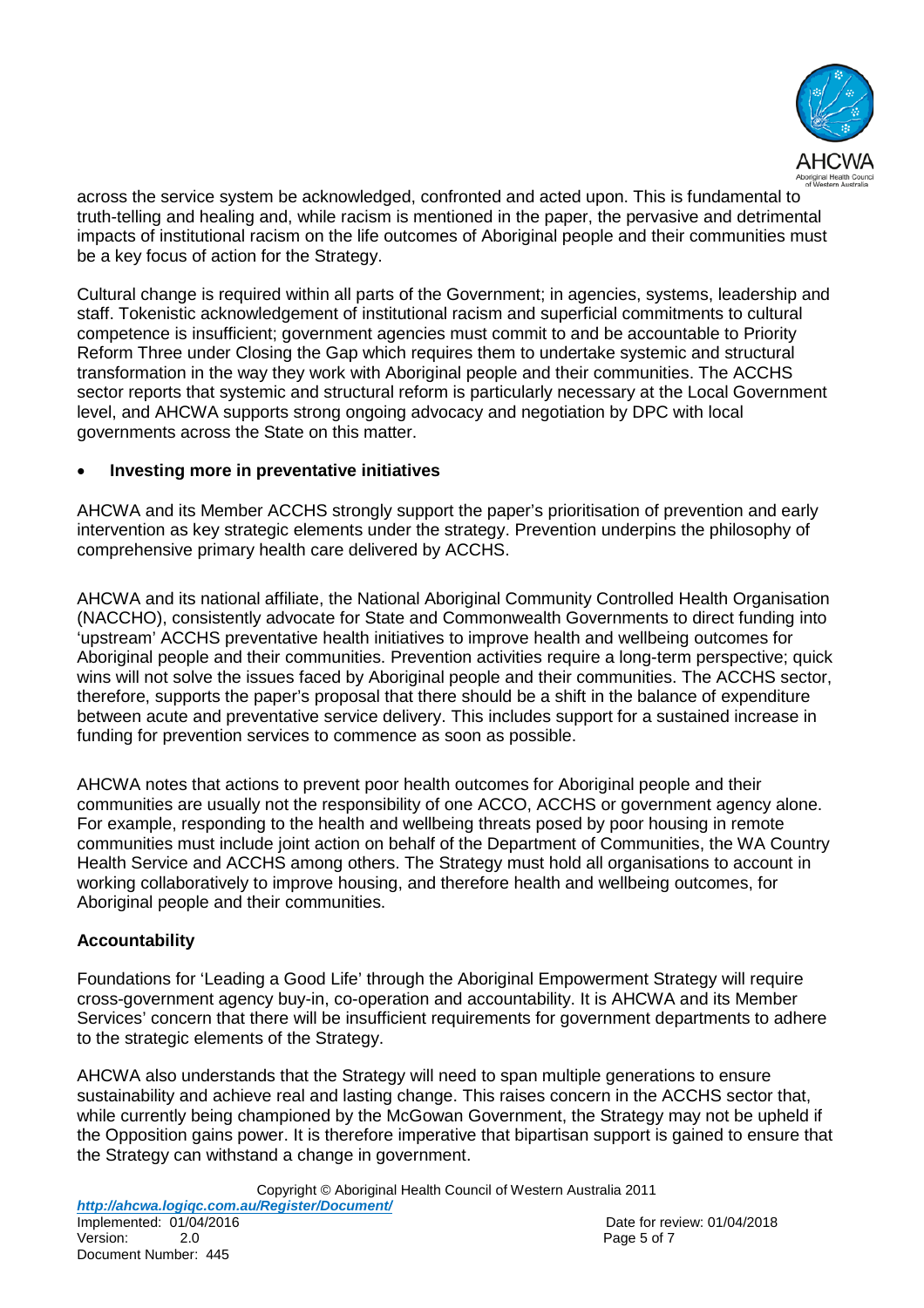

AHCWA welcomes the Government's intention to establish a statutory office of accountability and advocacy in Aboriginal Affairs, and looks forward to more information being available about this. Specific responsibilities and mechanisms must be put in place to hold the government accountable for rolling-out the strategy at the state, regional and local levels. It is AHCWA's recommendation that ACCOs have a central place in this statutory accountability body.

## **Implementation**

AHCWA appreciates the need for the Strategy to be a high-level framework, allowing for nuanced and place-based strategies to be implemented at the regional and local level. However, it is important that the Government does not lose focus on 'how' the Strategy will progress through to the implementation phase. The true utility of the Strategy will be in its implementation.

While AHCWA welcomes the commitment to genuine and meaningful engagement with Aboriginal people and their communities in the development of implementation plans, the Government must be aware of the risk of 'consultation fatigue'. AHCWA supports the intention for any engagements on the Strategy to be planned to coincide with regional forums to consult on the 'Voice to Parliament'.

# **Evaluation**

AHCWA recommends that any evaluations of the Strategy are planned by or with Aboriginal people and their communities. As described by the paper, Closing the Gap indicators and targets will have an important role in any evaluation, however, as place-based approaches to Aboriginal affairs are an overarching guiding principle of the Strategy, goals and targets determined by communities themselves are essential.

# **Governance and Oversight**

AHCWA supports the role of the Western Australian Aboriginal Advisory Council (WAAAC) in overseeing and guiding the implementation and evaluation of the Strategy. The WAAAC must have a central role in the development of regional and local level action plans, and act as a bridge between ACCOs and the Government in the design of region-specific strategies. AHCWA views the role of the WAAAC as being key to holding Government agencies, and in particular their leadership, to account in realising the vision of this Strategy.

# **Are we using the right words?**

AHCWA welcomes DPC's acknowledgement that 'language matters', and its commitment to ensuring the language in the Strategy supports the self-determination and optimal outcomes for Aboriginal people.

AHCWA acknowledges that the paper primarily uses strength-based language throughout, however, is concerned that on more than one occasion the paper refers to 'Aboriginal people, families and communities solving their own problems' which reflects an assumption that the challenges faced by Aboriginal people are of their own making. It is important that the final Strategy avoids the use of deficit-focussed language such as this.